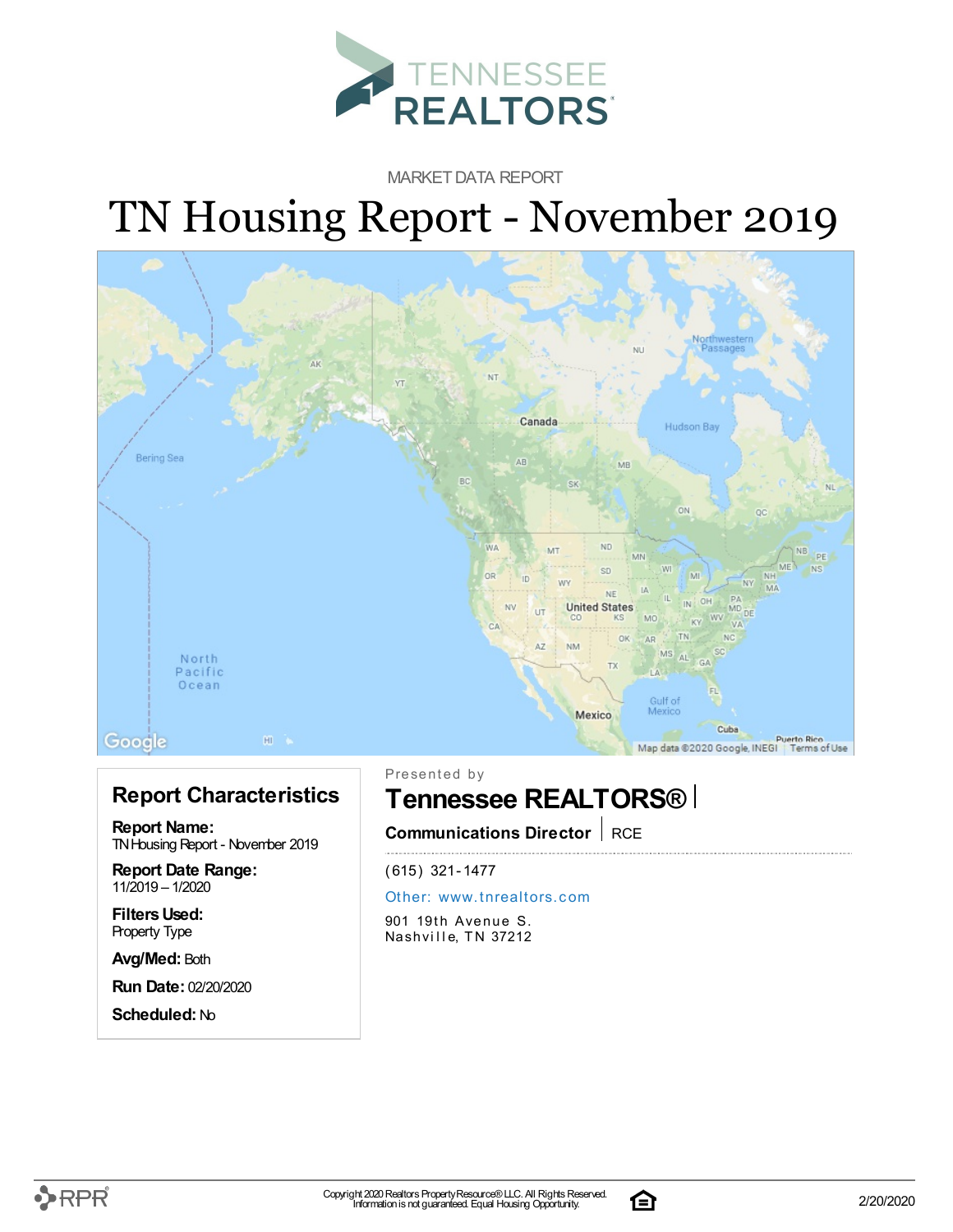

## Summary of Key Listing and Sales Metrics

A summary of the key metrics selected to be included in the report. MLS sources where licensed.

| <b>Key Metrics</b>                     | <b>Jan 2020</b>  | <b>Jan 2019</b>  | $+$ / -  | <b>YTD 2020</b>  | <b>YTD 2019</b> | $+$ / -  |
|----------------------------------------|------------------|------------------|----------|------------------|-----------------|----------|
| <b>Listing Activity Charts Metrics</b> |                  |                  |          |                  |                 |          |
| New Listing Count                      | 11,315           | 11,300           | $+0.1%$  | 29,034           | 28,157          | $+3.1%$  |
| New Listing Volume                     | \$3,612,163,771  | \$3,441,359,362  | $+5%$    | \$9,125,486,182  | \$8,357,271,823 | $+9.2%$  |
| Active Listing Count                   | 69,192           | 54,761           | $+26.4%$ | <b>NA</b>        | <b>NA</b>       |          |
| Active Listing Volume                  | \$28,472,758,070 | \$21,179,942,808 | $+34.4%$ | <b>N/A</b>       | <b>N/A</b>      |          |
| Average Listing Price                  | \$411,611        | \$386,827        | $+6.4%$  | \$408,986        | \$384,754       | $+6.3%$  |
| Median Listing Price                   | \$319,500        | \$299,900        | $+6.5%$  | \$316,618        | \$297,959       | $+6.3%$  |
| Average Listing Price per Sq Ft        | \$157            | \$150            | $+5.3%$  | \$157            | \$148           | $+5.5%$  |
| Median Listing Price per Sq Ft         | \$140            | \$134            | $+4.5%$  | \$140            | \$133           | $+5%$    |
| <b>Sales Activity Charts Metrics</b>   |                  |                  |          |                  |                 |          |
| New Pending Sales Count                | 10,423           | 8.082            | $+29%$   | 61,837           | 22,284          | +177.5%  |
| New Pending Sales Volume               | \$2,969,700,673  | \$2,080,996,439  | $+42.7%$ | \$14,997,897,201 | \$5,772,440,991 | +159.8%  |
| Pending Sales Count                    | 12,769           | 10,713           | $+19.2%$ | <b>N/A</b>       | <b>N/A</b>      |          |
| Pending Sales Volume                   | \$3,841,608,421  | \$3,053,356,801  | $+25.8%$ | <b>NA</b>        | <b>NA</b>       |          |
| <b>Closed Sales Count</b>              | 6,897            | 5,788            | $+19.2%$ | 23,890           | 20,968          | $+13.9%$ |
| Closed Sales Volume                    | \$1,870,222,180  | \$1,454,760,884  | $+28.6%$ | \$6,605,795,737  | \$5,366,727,954 | $+23.1%$ |
| Average Sales Price                    | \$271,165        | \$251,341        | $+7.9%$  | \$276,509        | \$255,961       | $+8%$    |
| Median Sales Price                     | \$230,000        | \$210,000        | $+9.5%$  | \$232,819        | \$212,872       | $+9.4%$  |
| Average Sales Price per Sq Ft          | \$132            | \$124            | $+6.8%$  | \$134            | \$132           | $+1.3%$  |
| Median Sales Price per Sq Ft           | \$125            | \$119            | $+5%$    | \$127            | \$119           | $+6.9%$  |

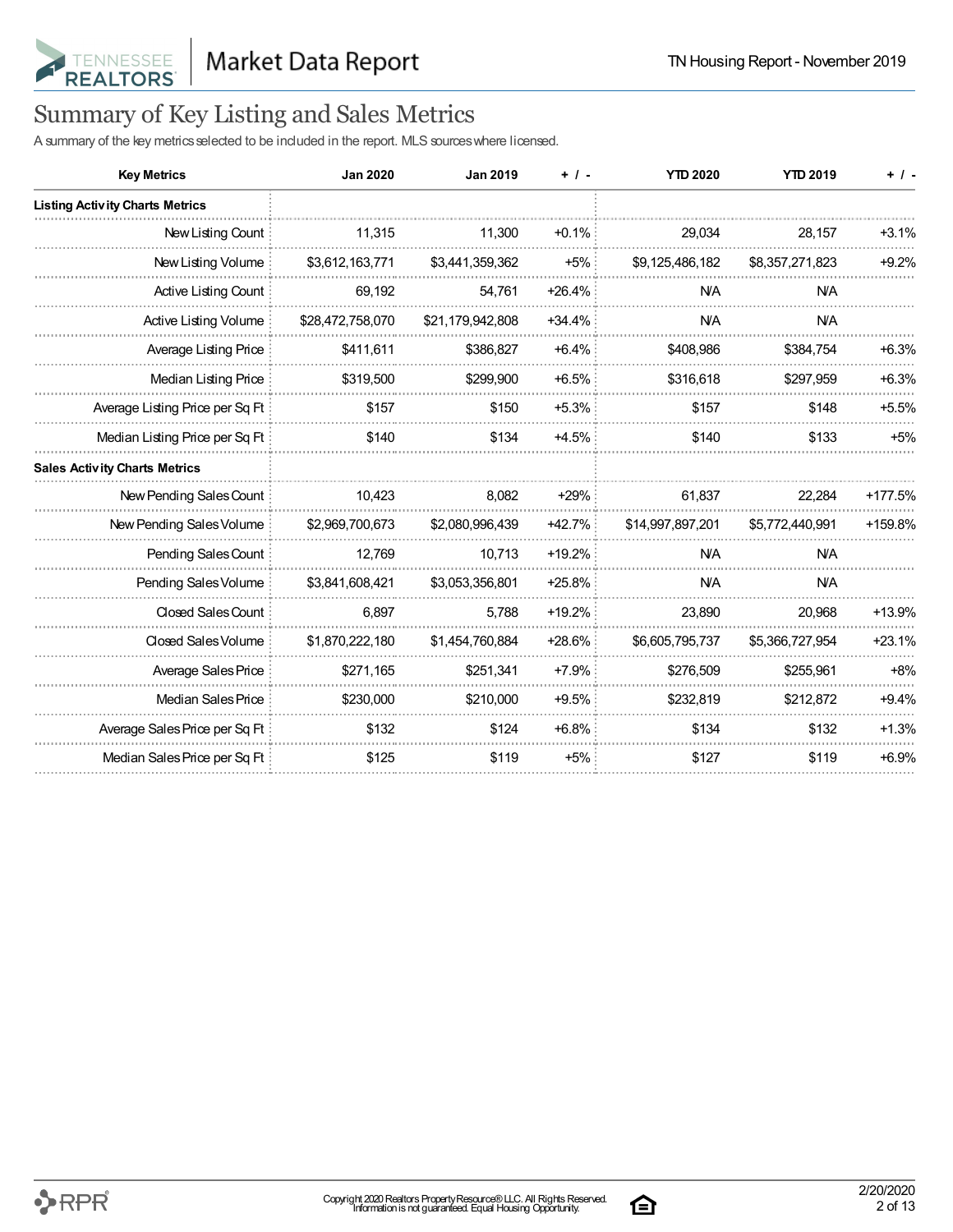

#### New Listings

The number of new residential listings that were added each month.



#### New Listing Volume

The sum of the listing price of residential listings that were added each month.



合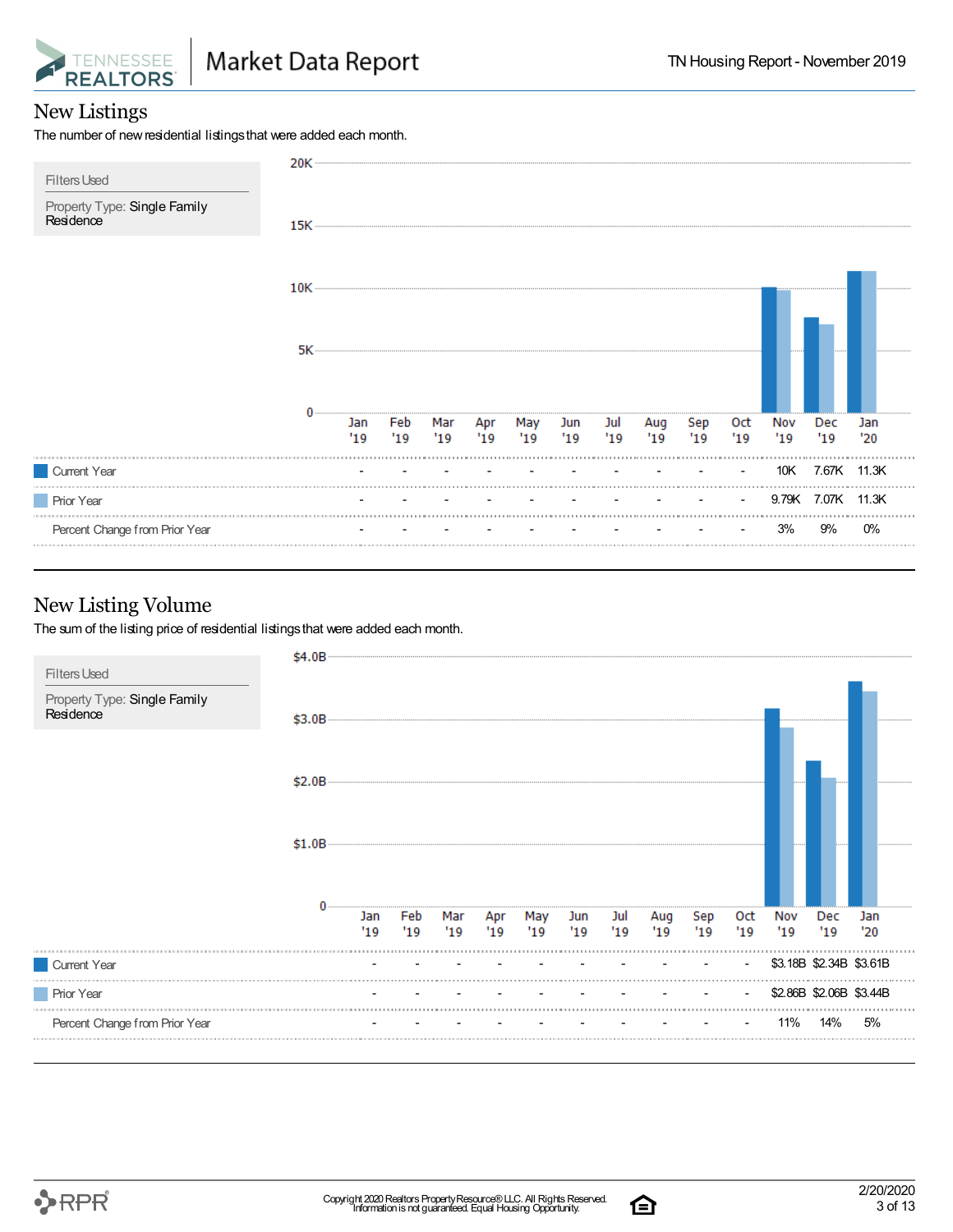

#### Active Listings

The number of active residential listings at the end of each month.



#### Active Listing Volume

The sum of the listing price of active residential listings at the end of each month.





合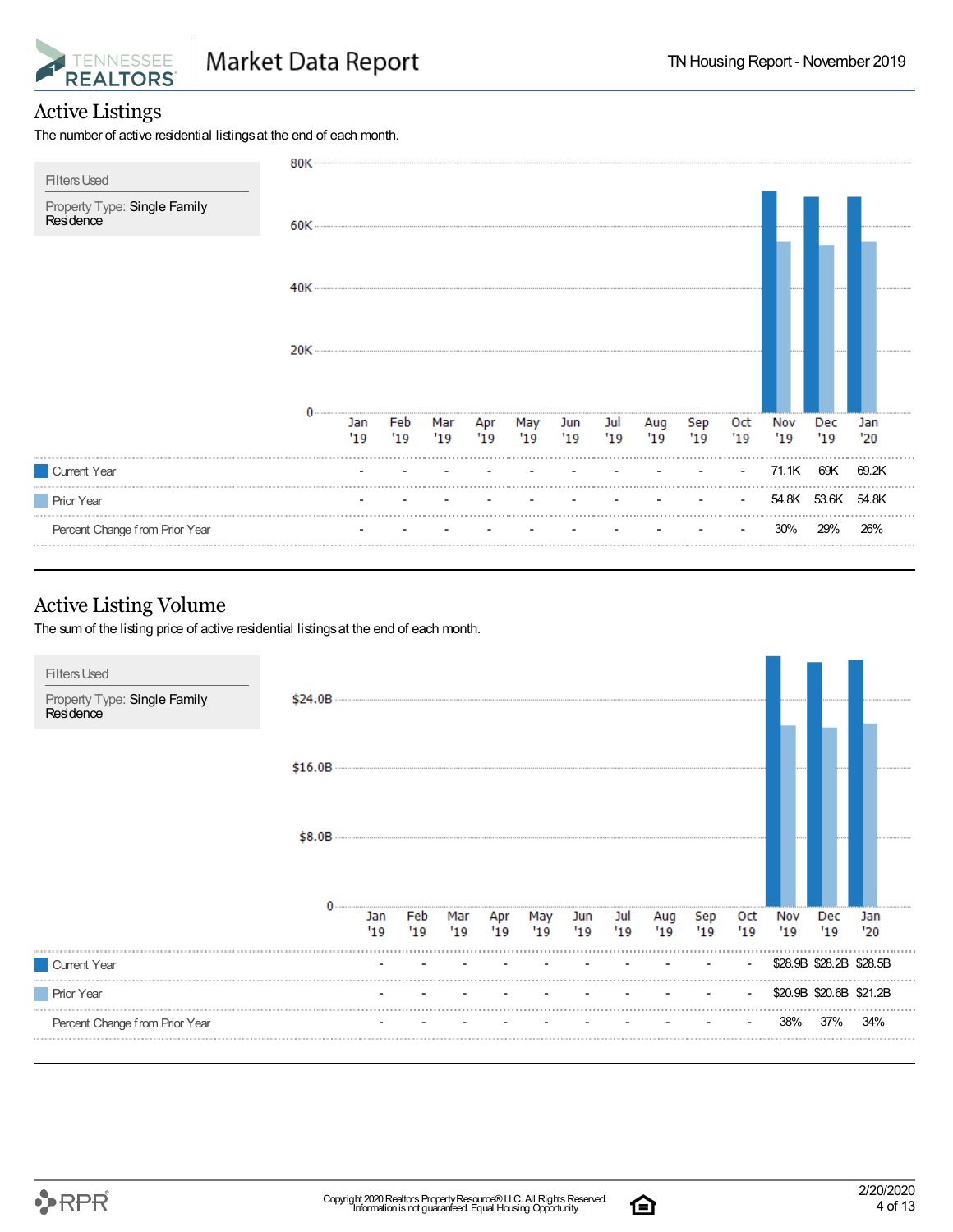

#### Average Listing Price

The average listing price of active residential listings at the end of each month.

| <b>Filters Used</b>                       | \$500K     |            |            |           |           |               |    |           |           |                |                      |                      |            |
|-------------------------------------------|------------|------------|------------|-----------|-----------|---------------|----|-----------|-----------|----------------|----------------------|----------------------|------------|
| Property Type: Single Family<br>Residence |            |            |            |           |           |               |    |           |           |                |                      |                      |            |
|                                           |            |            |            |           |           |               |    |           |           |                |                      |                      |            |
|                                           |            |            |            |           |           |               |    |           |           |                |                      |                      |            |
|                                           |            |            |            |           |           |               |    |           |           |                |                      |                      |            |
|                                           | Jan<br>'19 | Feb<br>'19 | Mar<br>'19 | Apr<br>19 | May<br>19 | Jun Jul<br>19 | 19 | Aug<br>19 | Sep<br>19 | Oct<br>19      | Nov<br>'19           | Dec<br>'19           | Jan<br>'20 |
| Current Year                              |            |            |            |           |           |               |    |           |           | $\blacksquare$ |                      | \$406K \$409K \$412K |            |
| <b>Prior Year</b>                         |            |            |            |           |           |               |    |           |           | $\sim$         | \$382K \$385K \$387K |                      |            |
| Percent Change from Prior Year            |            |            |            |           |           |               |    |           |           |                | 6%                   | 6%                   | 6%         |

#### Median Listing Price

The median listing price of active residential listings at the end of each month.

| <b>Filters Used</b>                       | \$400K     |            |             |            |            |             |           |            |            |                   |            |                      |            |
|-------------------------------------------|------------|------------|-------------|------------|------------|-------------|-----------|------------|------------|-------------------|------------|----------------------|------------|
| Property Type: Single Family<br>Residence |            |            |             |            |            |             |           |            |            |                   |            |                      |            |
|                                           |            |            |             |            |            |             |           |            |            |                   |            |                      |            |
|                                           |            |            |             |            |            |             |           |            |            |                   |            |                      |            |
|                                           |            |            |             |            |            |             |           |            |            |                   |            |                      |            |
|                                           | Jan<br>'19 | Feb<br>'19 | Mar<br>"19" | Apr<br>'19 | May<br>'19 | Jun<br>"19" | Jul<br>19 | Aug<br>'19 | Sep<br>'19 | <b>Oct</b><br>'19 | Nov<br>'19 | Dec<br>'19           | Jan<br>'20 |
| Current Year                              |            |            |             |            |            |             |           |            |            | $\sim$            |            | \$315K \$316K \$319K |            |
| <b>Prior Year</b>                         |            |            |             |            |            |             |           |            |            | $\blacksquare$    |            | \$295K \$299K \$300K |            |
| Percent Change from Prior Year            |            |            |             |            |            |             |           |            |            |                   | 7%         | 6%                   | 7%         |
|                                           |            |            |             |            |            |             |           |            |            |                   |            |                      |            |

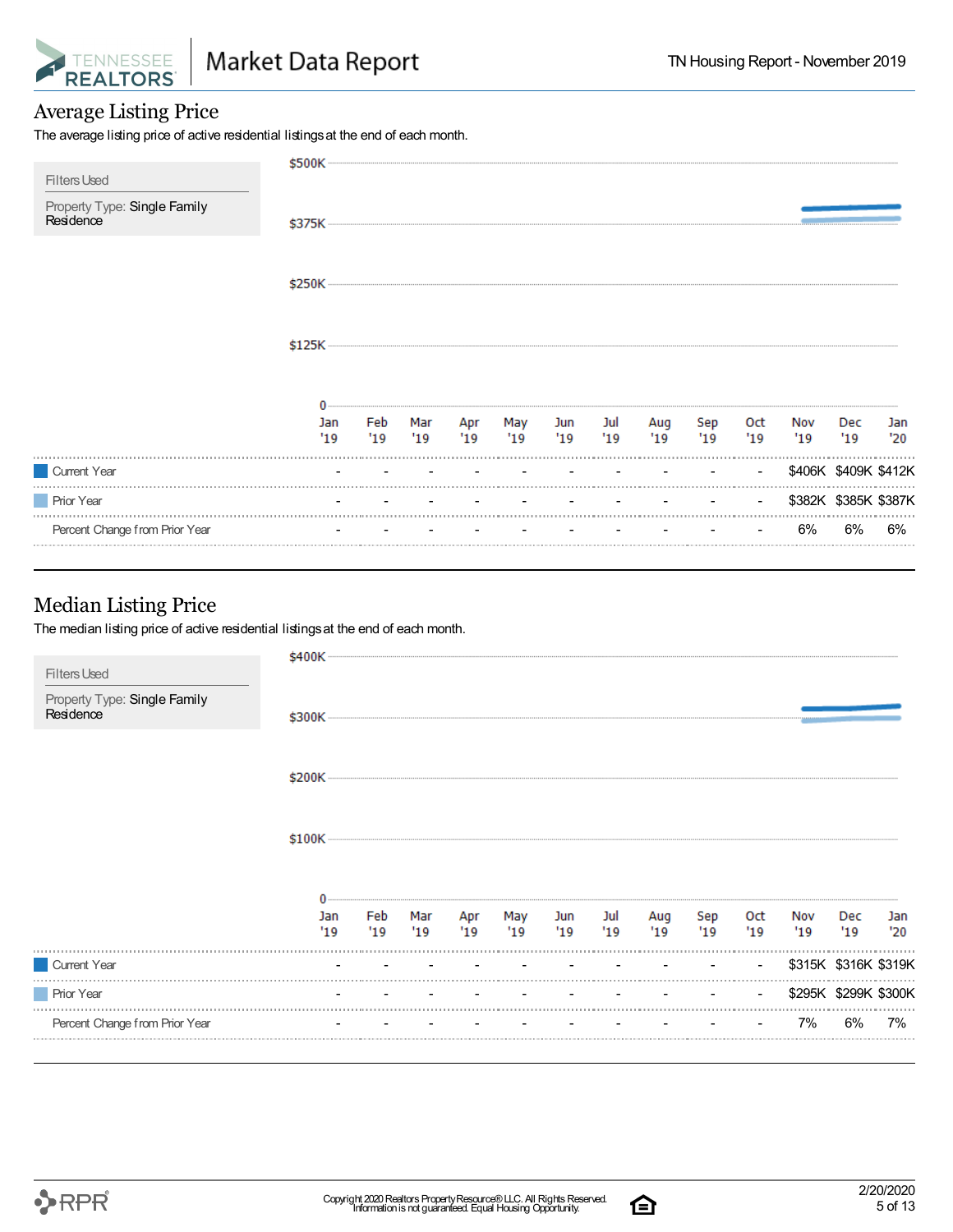

#### Average Listing Price per Sq Ft

The average of listing prices divided by the living area of homes on market at the end of each month.

| <b>Filters Used</b>                       | \$200      |            |            |            |            |            |           |             |           |                |            |            |            |
|-------------------------------------------|------------|------------|------------|------------|------------|------------|-----------|-------------|-----------|----------------|------------|------------|------------|
| Property Type: Single Family<br>Residence |            |            |            |            |            |            |           |             |           |                |            |            |            |
|                                           |            |            |            |            |            |            |           |             |           |                |            |            |            |
|                                           | \$50       |            |            |            |            |            |           |             |           |                |            |            |            |
|                                           | Jan<br>'19 | Feb<br>'19 | Mar<br>'19 | Apr<br>'19 | May<br>'19 | Jun<br>'19 | Jul<br>19 | Aug<br>'19' | Sep<br>19 | Oct<br>19      | Nov<br>'19 | Dec<br>'19 | Jan<br>'20 |
| Current Year                              |            |            |            |            |            |            |           |             |           | $\blacksquare$ | \$156      | \$156      | \$157      |
| <b>Prior Year</b>                         |            |            |            |            |            |            |           |             |           |                | \$147      | \$148      | \$150      |
| Percent Change from Prior Year            |            |            |            |            |            |            |           |             |           |                | 6%         | 5%         | 5%         |

#### Median Listing Price per Sq Ft

The median of listing prices divided by the living area of homes on market at the end of each month.

| Property Type: Single Family<br>Residence<br>Jul<br>Feb<br>Mar<br>Apr May<br>Jun<br>Sep<br>Aug<br>Oct<br>Nov<br>Jan<br>Dec<br>Jan<br>19<br>'19<br>"19"<br>'19<br>19<br>19<br>'19<br>'19<br>"19"<br>'19<br>'19<br>'20<br>'19<br>\$139<br>Current Year<br>\$140<br>the contract of the contract of the contract of<br>the company of the company of the<br>$\sim$<br>$\sim$<br><b>Prior Year</b><br>\$132<br>\$133<br>Percent Change from Prior Year<br>5%<br>5%<br>4%<br>$\blacksquare$ | <b>Filters Used</b> | \$200 |  |  |  |  |  |       |
|----------------------------------------------------------------------------------------------------------------------------------------------------------------------------------------------------------------------------------------------------------------------------------------------------------------------------------------------------------------------------------------------------------------------------------------------------------------------------------------|---------------------|-------|--|--|--|--|--|-------|
|                                                                                                                                                                                                                                                                                                                                                                                                                                                                                        |                     |       |  |  |  |  |  |       |
|                                                                                                                                                                                                                                                                                                                                                                                                                                                                                        |                     |       |  |  |  |  |  |       |
|                                                                                                                                                                                                                                                                                                                                                                                                                                                                                        |                     |       |  |  |  |  |  |       |
|                                                                                                                                                                                                                                                                                                                                                                                                                                                                                        |                     |       |  |  |  |  |  |       |
|                                                                                                                                                                                                                                                                                                                                                                                                                                                                                        |                     |       |  |  |  |  |  | \$140 |
|                                                                                                                                                                                                                                                                                                                                                                                                                                                                                        |                     |       |  |  |  |  |  | \$134 |
|                                                                                                                                                                                                                                                                                                                                                                                                                                                                                        |                     |       |  |  |  |  |  |       |

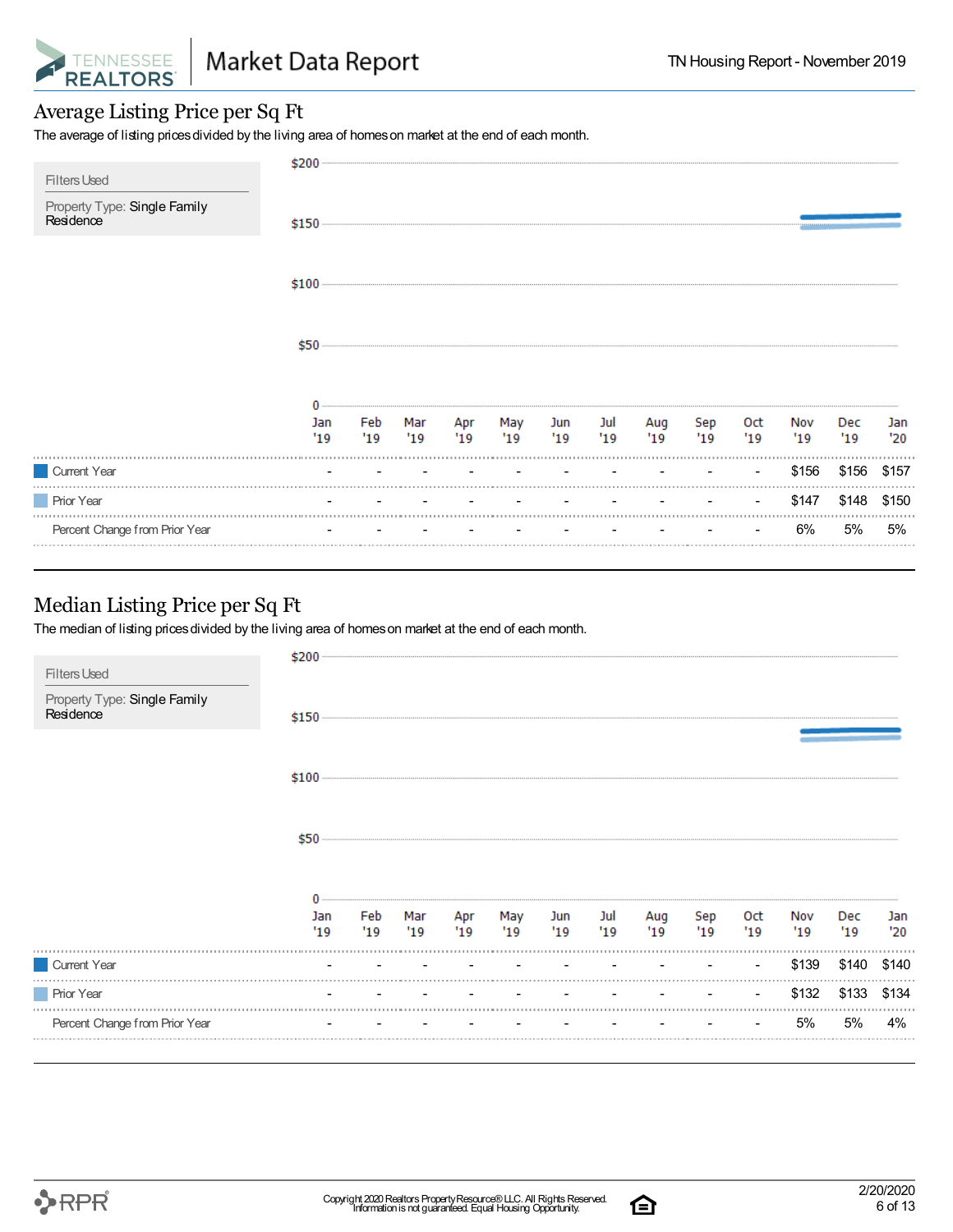

#### Active/Pending/Sold Units

The number of residential propertiesthat were Active, Pending and Sold each month.

| <b>Filters Used</b>                       |            |             |  |                            |                        |           |           |                                   |                   |            |            |
|-------------------------------------------|------------|-------------|--|----------------------------|------------------------|-----------|-----------|-----------------------------------|-------------------|------------|------------|
| Property Type: Single Family<br>Residence |            |             |  |                            |                        |           |           |                                   |                   |            |            |
|                                           |            |             |  |                            |                        |           |           |                                   |                   |            |            |
|                                           |            |             |  |                            |                        |           |           |                                   |                   |            |            |
|                                           |            |             |  |                            |                        |           |           |                                   |                   |            |            |
|                                           | Jan<br>'19 | Feb<br>"19" |  | Mar Apr May<br>'19 '19 '19 | Jun Jul<br>$'19$ $'19$ | Aug<br>19 | Sep<br>19 | Oct<br>'19                        | Nov<br>"19"       | Dec<br>'19 | Jan<br>'20 |
| Active                                    |            |             |  |                            |                        |           |           | <b>Contract Contract Contract</b> | 71.1K             |            | 69K 69.2K  |
| Pending                                   |            |             |  |                            |                        |           |           | <b>Contract Contract</b>          | 11.1K 10.5K 12.8K |            |            |
| Sold                                      |            |             |  |                            |                        |           |           | $\sim$                            | 8.28K 8.72K 6.9K  |            |            |

#### New Pending Sales

The number of residential propertieswith accepted offersthat were added each month.



白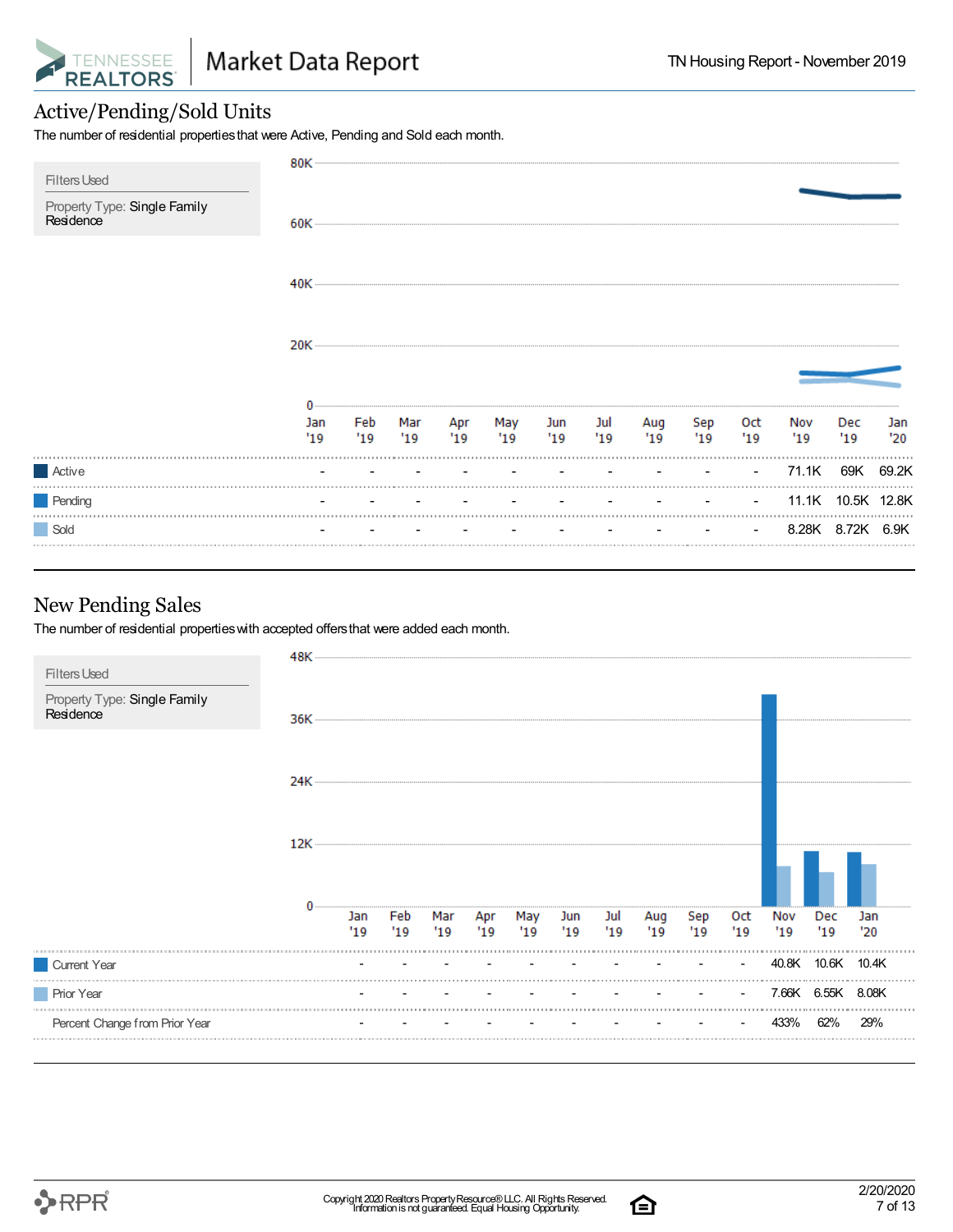

#### New Pending Sales Volume

The sum of the sales price of residential properties with accepted offers that were added each month.

| \$8.8B |            |             |            |     |     |            |            |            |            |                          |            |            |                                                    |
|--------|------------|-------------|------------|-----|-----|------------|------------|------------|------------|--------------------------|------------|------------|----------------------------------------------------|
| \$6.6B |            |             |            |     |     |            |            |            |            |                          |            |            |                                                    |
| \$4.4B |            |             |            |     |     |            |            |            |            |                          |            |            |                                                    |
| \$2.2B |            |             |            |     |     |            |            |            |            |                          |            |            |                                                    |
|        | Jan<br>'19 | Feb<br>"19" | Mar<br>'19 | '19 | '19 | Jun<br>'19 | Jul<br>'19 | Aug<br>'19 | Sep<br>'19 | 0ct<br>"19"              | Nov<br>'19 | Dec<br>'19 | Jan<br>'20                                         |
|        |            |             |            |     |     |            |            |            |            | $\blacksquare$           |            |            |                                                    |
|        |            |             |            |     |     |            |            |            |            | $\overline{\phantom{a}}$ |            |            |                                                    |
|        |            |             |            |     |     |            |            |            |            |                          | 353%       | 79%        | 43%                                                |
|        |            |             |            |     |     | Apr        | May        |            |            |                          |            |            | \$8.96B \$3.07B \$2.97B<br>\$1.98B \$1.71B \$2.08B |

#### Pending Sales

The number of residential properties with accepted offers that were available at the end each month.



白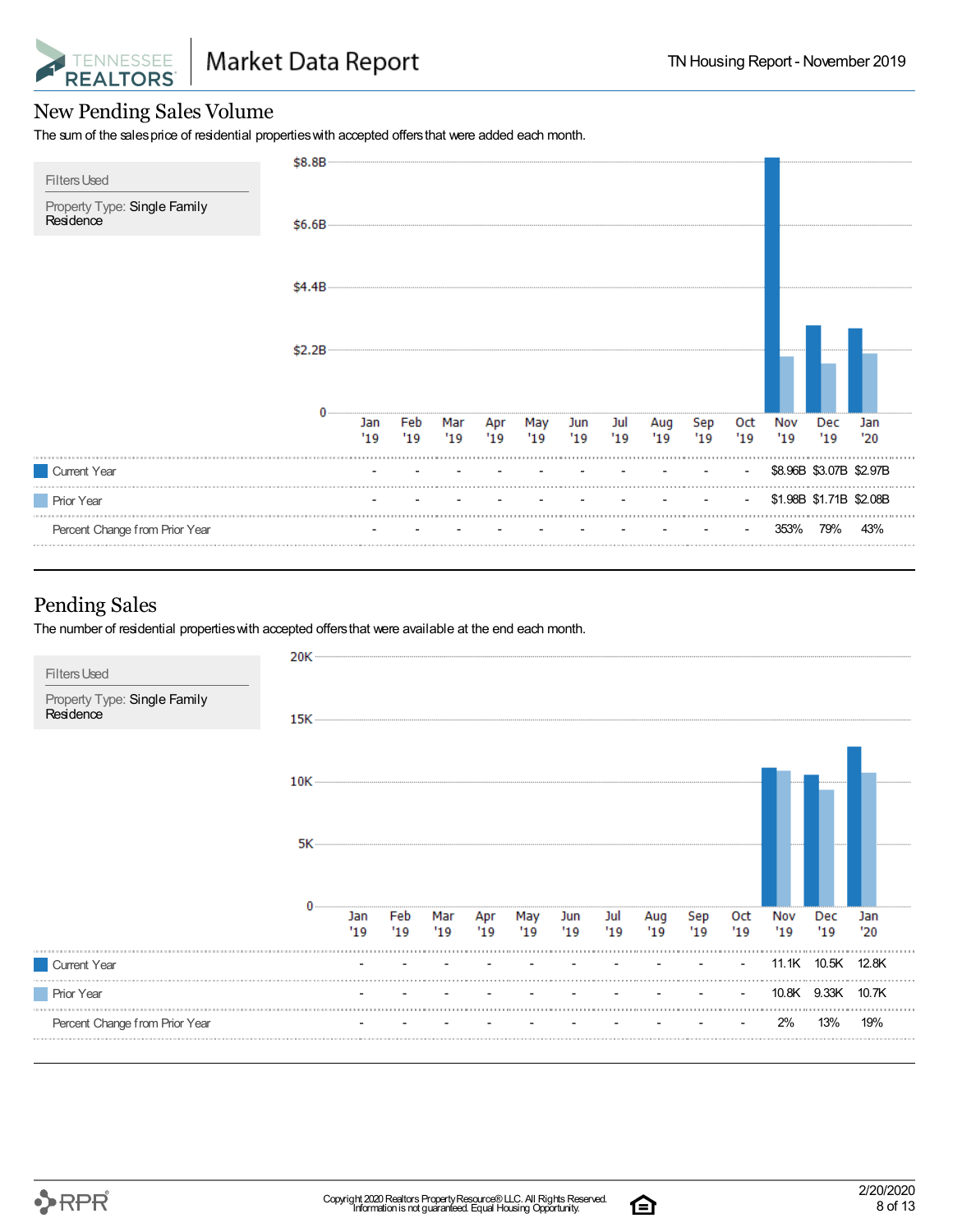

#### Pending Sales Volume

The sum of the salesprice of residential propertieswith accepted offersthat were available at the end of each month.

| <b>Filters Used</b>                       | \$4.0B |            |            |            |           |            |            |             |             |            |                   |            |                         |            |
|-------------------------------------------|--------|------------|------------|------------|-----------|------------|------------|-------------|-------------|------------|-------------------|------------|-------------------------|------------|
| Property Type: Single Family<br>Residence | \$3.0B |            |            |            |           |            |            |             |             |            |                   |            |                         |            |
|                                           | \$2.0B |            |            |            |           |            |            |             |             |            |                   |            |                         |            |
|                                           | \$1.0B |            |            |            |           |            |            |             |             |            |                   |            |                         |            |
|                                           |        | Jan<br>'19 | Feb<br>'19 | Mar<br>'19 | Apr<br>19 | May<br>'19 | Jun<br>'19 | Jul<br>"19" | Aug<br>"19" | Sep<br>'19 | <b>Oct</b><br>'19 | Nov<br>'19 | Dec<br>'19              | Jan<br>'20 |
| Current Year                              |        |            |            |            |           |            |            |             |             |            |                   |            | \$3.25B \$3.16B \$3.84B |            |
| Prior Year                                |        |            |            |            |           |            |            |             |             |            | $\blacksquare$    |            | \$3.13B \$2.71B \$3.05B |            |
| Percent Change from Prior Year            |        |            |            |            |           |            |            |             |             |            |                   | 4%         | 17%                     | 26%        |

#### Closed Sales

The total number of residential properties sold each month.



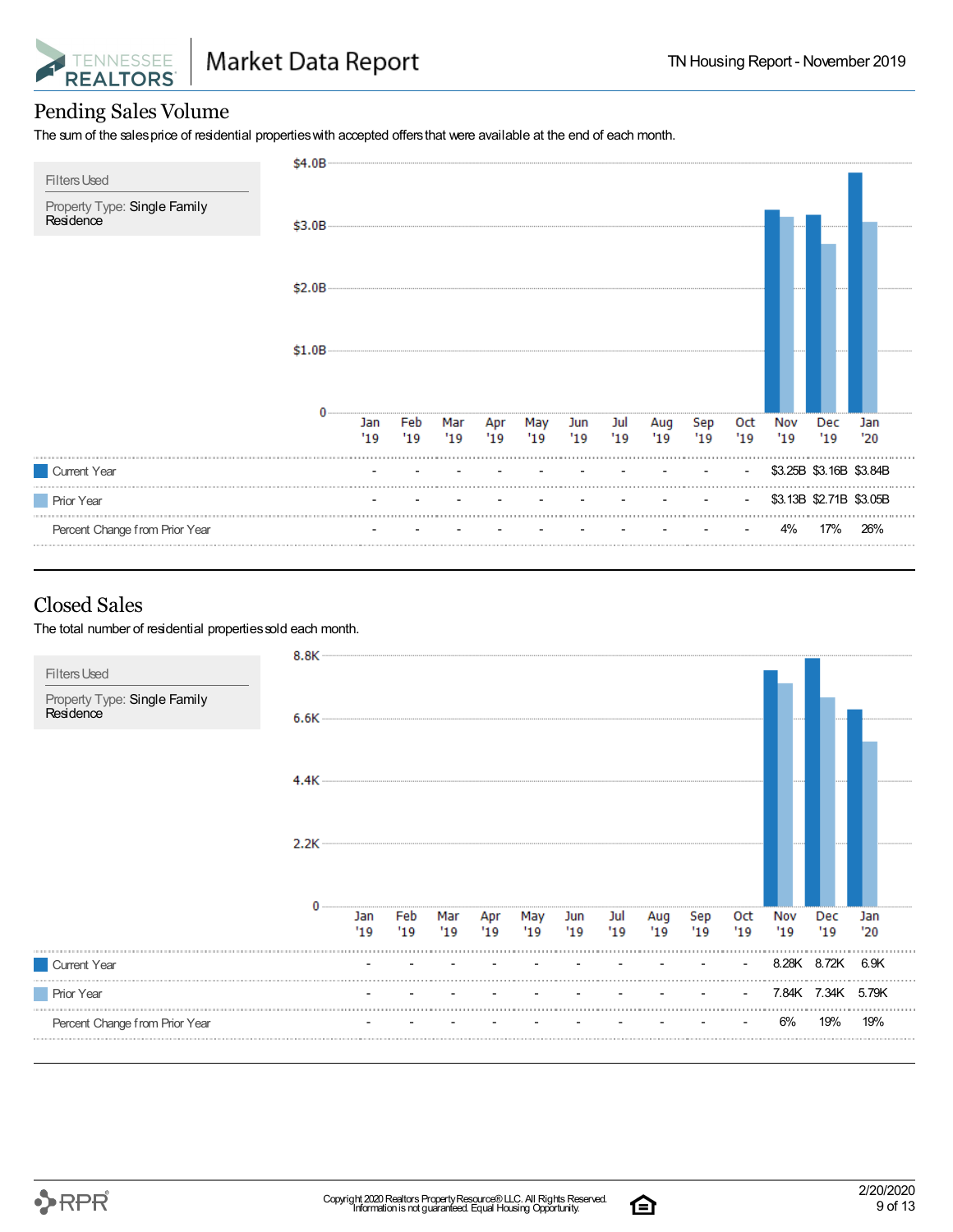

#### Closed Sales Volume

The sum of the sales price of residential properties sold each month.



#### Closed Sales by Property Type

The percentage of residential properties sold each month by property type.



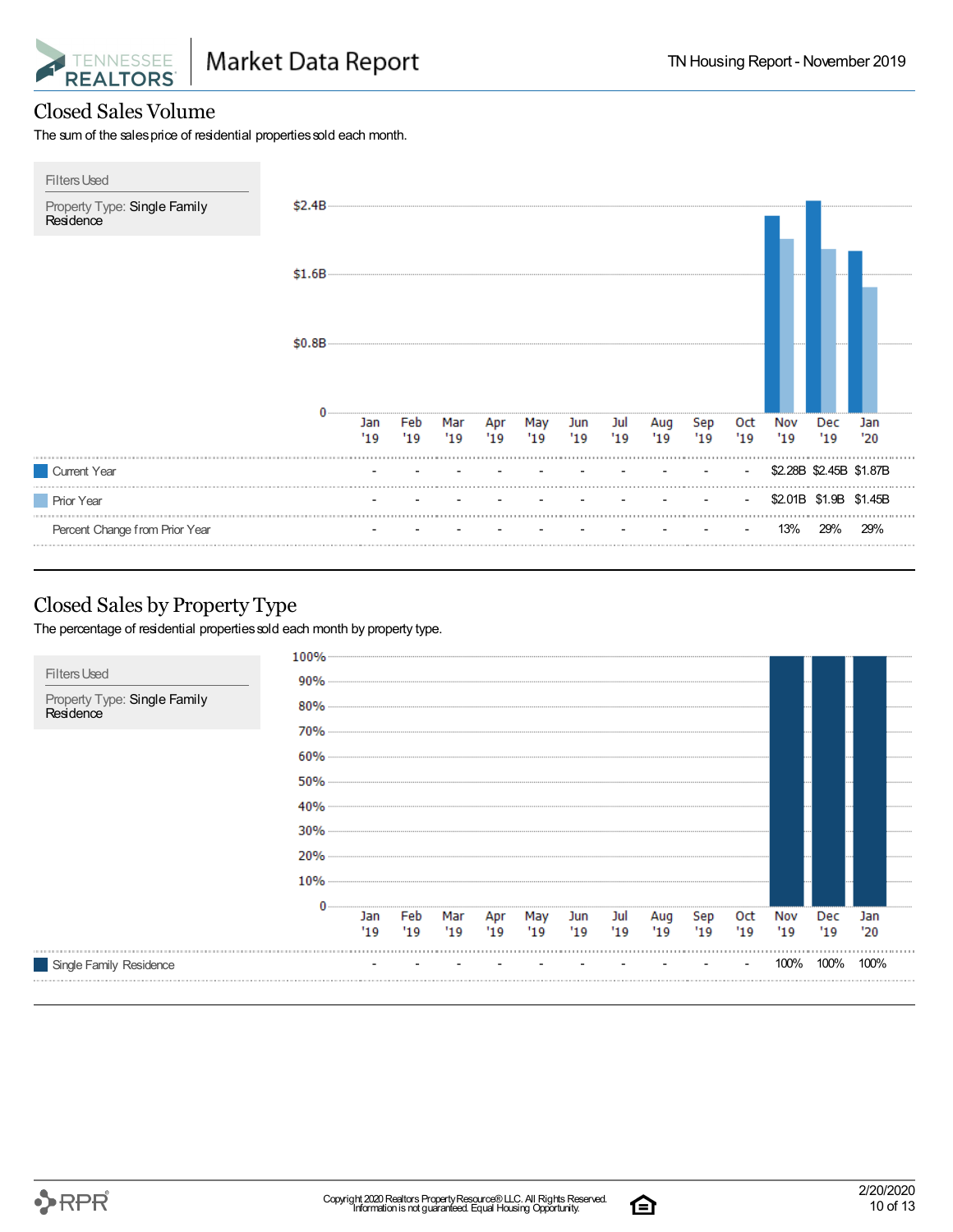

#### Average Sales Price

The average sales price of the residential properties sold each month.

|                                                                  | \$300K      |           |      |               |           |           |                          |            |           |                |                      |                      |            |
|------------------------------------------------------------------|-------------|-----------|------|---------------|-----------|-----------|--------------------------|------------|-----------|----------------|----------------------|----------------------|------------|
| <b>Filters Used</b><br>Property Type: Single Family<br>Residence | \$225K ---- |           |      |               |           |           |                          |            |           |                |                      |                      |            |
|                                                                  |             |           |      |               |           |           |                          |            |           |                |                      |                      |            |
|                                                                  |             |           |      |               |           |           |                          |            |           |                |                      |                      |            |
|                                                                  |             |           |      |               |           |           |                          |            |           |                |                      |                      |            |
|                                                                  | Jan<br>'19  | Feb<br>19 | "19" | Mar Apr<br>19 | May<br>19 | Jun<br>19 | Jul<br>'19               | Aug<br>'19 | Sep<br>19 | Oct<br>'19     | Nov<br>'19           | Dec<br>'19           | Jan<br>'20 |
| Current Year                                                     |             |           |      |               |           |           |                          |            |           | $\blacksquare$ |                      | \$276K \$281K \$271K |            |
| <b>Prior Year</b>                                                |             |           |      |               |           |           | <b>Contract Contract</b> |            |           | $\sim$         | \$257K \$259K \$251K |                      |            |
| Percent Change from Prior Year                                   |             |           |      |               |           |           |                          |            |           | $\sim$         | 7%                   | 9%                   | 8%         |
|                                                                  |             |           |      |               |           |           |                          |            |           |                |                      |                      |            |

#### Median Sales Price

The median sales price of the residential properties sold each month.

| <b>Filters Used</b>                       | \$300K     |             |             |            |            |                      |             |            |            |                |            |                      |            |
|-------------------------------------------|------------|-------------|-------------|------------|------------|----------------------|-------------|------------|------------|----------------|------------|----------------------|------------|
| Property Type: Single Family<br>Residence | \$225K     |             |             |            |            |                      |             |            |            |                |            |                      |            |
|                                           |            |             |             |            |            |                      |             |            |            |                |            |                      |            |
|                                           | \$75K      |             |             |            |            |                      |             |            |            |                |            |                      |            |
|                                           |            |             |             |            |            |                      |             |            |            |                |            |                      |            |
|                                           | Jan<br>'19 | Feb<br>"19" | Mar<br>"19" | Apr<br>'19 | May<br>'19 | Jun<br>$^{\prime}19$ | Jul<br>"19" | Aug<br>'19 | Sep<br>'19 | Oct<br>'19     | Nov<br>'19 | Dec<br>'19           | Jan<br>'20 |
| Current Year                              |            |             |             |            |            |                      |             |            |            | $\sim$         |            | \$231K \$237K \$230K |            |
| <b>Prior Year</b>                         |            |             |             |            |            |                      |             |            |            | $\blacksquare$ |            | \$213K \$215K \$210K |            |
| Percent Change from Prior Year            |            |             |             |            |            |                      |             |            |            |                | 8%         | 10%                  | 10%        |
|                                           |            |             |             |            |            |                      |             |            |            |                |            |                      |            |

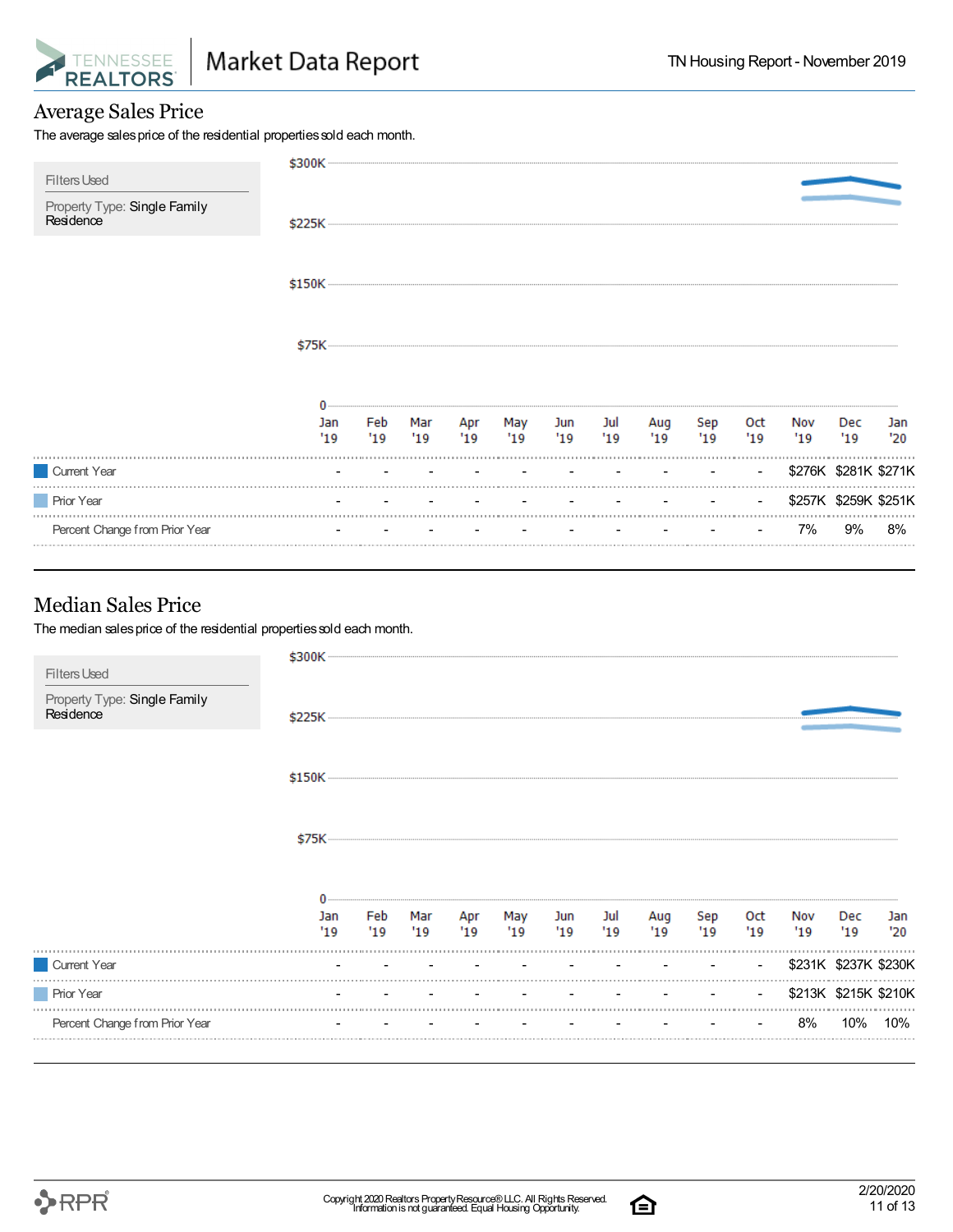

#### Average Sales Price per Sq Ft

The average of the sales price divided by the living area of properties sold each month.

| <b>Filters Used</b>                       | $$200$ $-$ |            |            |            |            |            |           |            |            |             |            |            |            |
|-------------------------------------------|------------|------------|------------|------------|------------|------------|-----------|------------|------------|-------------|------------|------------|------------|
| Property Type: Single Family<br>Residence |            |            |            |            |            |            |           |            |            |             |            |            |            |
|                                           |            |            |            |            |            |            |           |            |            |             |            |            |            |
|                                           | \$50       |            |            |            |            |            |           |            |            |             |            |            |            |
|                                           | Jan<br>'19 | Feb<br>'19 | Mar<br>'19 | Apr<br>'19 | May<br>'19 | Jun<br>'19 | Jul<br>19 | Aug<br>'19 | Sep<br>'19 | Oct<br>"19" | Nov<br>'19 | Dec<br>'19 | Jan<br>'20 |
| Current Year                              |            |            |            |            |            |            |           |            |            | $\sim$      | \$134      | \$135      | \$132      |
| <b>Prior Year</b>                         |            |            |            |            |            |            |           |            |            |             | \$144      | \$125      | \$124      |
| Percent Change from Prior Year            | .          |            |            |            |            |            |           |            |            |             | $-7%$      | 8%         | 7%         |

#### Median Sales Price per Sq Ft

The median of the sales price divided by the living area of properties sold each month.

| <b>Filters Used</b>                       | \$200      |     |                                   |                            |                          |           |            |            |            |             |            |            |
|-------------------------------------------|------------|-----|-----------------------------------|----------------------------|--------------------------|-----------|------------|------------|------------|-------------|------------|------------|
| Property Type: Single Family<br>Residence | $$150$     |     |                                   |                            |                          |           |            |            |            |             |            |            |
|                                           |            |     |                                   |                            |                          |           |            |            |            |             |            |            |
|                                           |            |     |                                   |                            |                          |           |            |            |            |             |            |            |
|                                           | Jan<br>'19 | '19 | '19                               | Feb Mar Apr May<br>'19 '19 | Jun<br>19                | Jul<br>19 | Aug<br>'19 | Sep<br>'19 | Oct<br>'19 | Nov<br>"19" | Dec<br>'19 | Jan<br>'20 |
| Current Year                              |            |     | the company's company's company's |                            | <b>Contract Contract</b> | $\sim$    | $\sim$     | $\sim$     | $\sim$     | \$127       | \$128      | \$125      |
| <b>Prior Year</b>                         |            |     |                                   |                            |                          |           |            |            |            | \$118       | \$119      | \$119      |
| Percent Change from Prior Year            |            |     |                                   |                            |                          |           |            |            |            | 8%          | 8%         | 5%         |
|                                           |            |     |                                   |                            |                          |           |            |            |            |             |            |            |



白